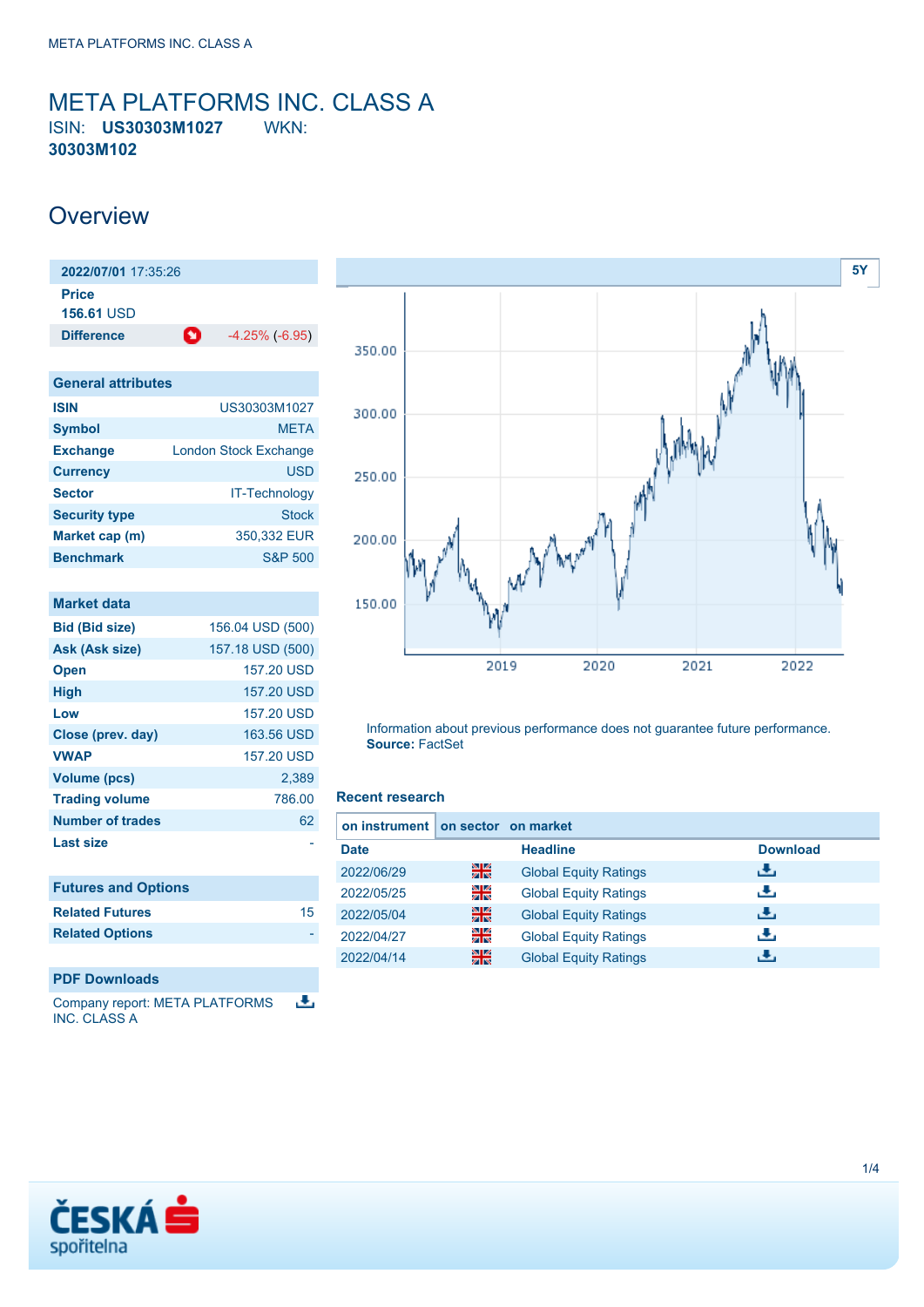## Details

**2022/07/01** 17:35:26

**Price**

**156.61** USD

**Difference 1** -4.25% (-6.95)

### **General attributes**

| <b>ISIN</b>          | US30303M1027                 |
|----------------------|------------------------------|
| <b>Symbol</b>        | <b>META</b>                  |
| <b>Exchange</b>      | <b>London Stock Exchange</b> |
| <b>Currency</b>      | USD                          |
| <b>Sector</b>        | <b>IT-Technology</b>         |
| <b>Security type</b> | <b>Stock</b>                 |
| Market cap (m)       | 350,332 EUR                  |
| <b>Benchmark</b>     | <b>S&amp;P 500</b>           |

| <b>Market data</b> |  |
|--------------------|--|
|                    |  |
|                    |  |

| <b>Bid (Bid size)</b> | 156.04 USD (500) |
|-----------------------|------------------|
| Ask (Ask size)        | 157.18 USD (500) |
| <b>Open</b>           | 157.20 USD       |
| <b>High</b>           | 157.20 USD       |
| Low                   | 157.20 USD       |
| Close (prev. day)     | 163.56 USD       |
| <b>VWAP</b>           | 157.20 USD       |
| <b>Volume (pcs)</b>   | 2,389            |
| <b>Trading volume</b> | 786.00           |
| Number of trades      | 62               |
| Last size             |                  |
|                       |                  |

| <b>Performance and Risk</b> |                |           |       |  |  |
|-----------------------------|----------------|-----------|-------|--|--|
|                             | 6 <sub>m</sub> | 1Y        | 3Υ    |  |  |
| <b>Perf (%)</b>             | $-54.37%$      | $-55.13%$ |       |  |  |
| Perf (abs.)                 | $-186.59$      | $-192.39$ |       |  |  |
| <b>Beta</b>                 | 1.86           | 1.74      | 1.19  |  |  |
| <b>Volatility</b>           | 57.72          | 46.02     | 39.21 |  |  |



Information about previous performance does not guarantee future performance. **Source:** FactSet

| <b>Price data</b>                                     |                         |
|-------------------------------------------------------|-------------------------|
| Ø price 5 days $\vert \emptyset$ volume 5 days (pcs.) | 163.98 USD (39,753)     |
| Ø price 30 days   Ø volume 30 days (pcs.)             | 177.48 USD (8,425)      |
| Ø price 100 days   Ø volume 100 days (pcs.)           | 198.89 USD (24,200)     |
| Ø price 250 days   Ø volume 250 days (pcs.)           | 283.78 USD (17,304)     |
| <b>YTD High   date</b>                                | 339.33 USD (2022/01/04) |
| <b>YTD Low   date</b>                                 | 156.00 USD (2022/06/23) |
| 52 Weeks High   date                                  | 386.75 USD (2021/09/02) |
| 52 Weeks Low   date                                   | 156.00 USD (2022/06/23) |

```
All listings for META PLATFORMS INC. CLASS A
```

| Exchange $\Box$           | <b>Date</b>    | <b>Time Price</b> |                       | <b>Trading</b><br>volume (mio.) | <b>Number of</b><br>trades |
|---------------------------|----------------|-------------------|-----------------------|---------------------------------|----------------------------|
| Xetra                     | 2022/<br>07/01 |                   | 17:35 151.10 EUR 4.73 |                                 | 1,086                      |
| Vienna Stock Exchange     | 2022/<br>07/01 |                   | 17:32 150.82 EUR 0.04 |                                 | 9                          |
| Tradegate                 | 2022/<br>07/01 |                   | 22:26 153.46 EUR 2.55 |                                 | 364                        |
| <b>Stuttgart</b>          | 2022/<br>07/01 |                   | 19:55 152.12 EUR 0.05 |                                 | 20                         |
| <b>SIX Swiss Exchange</b> | 2020/          |                   | 17:36 178.00 USD 0.00 |                                 | 1                          |

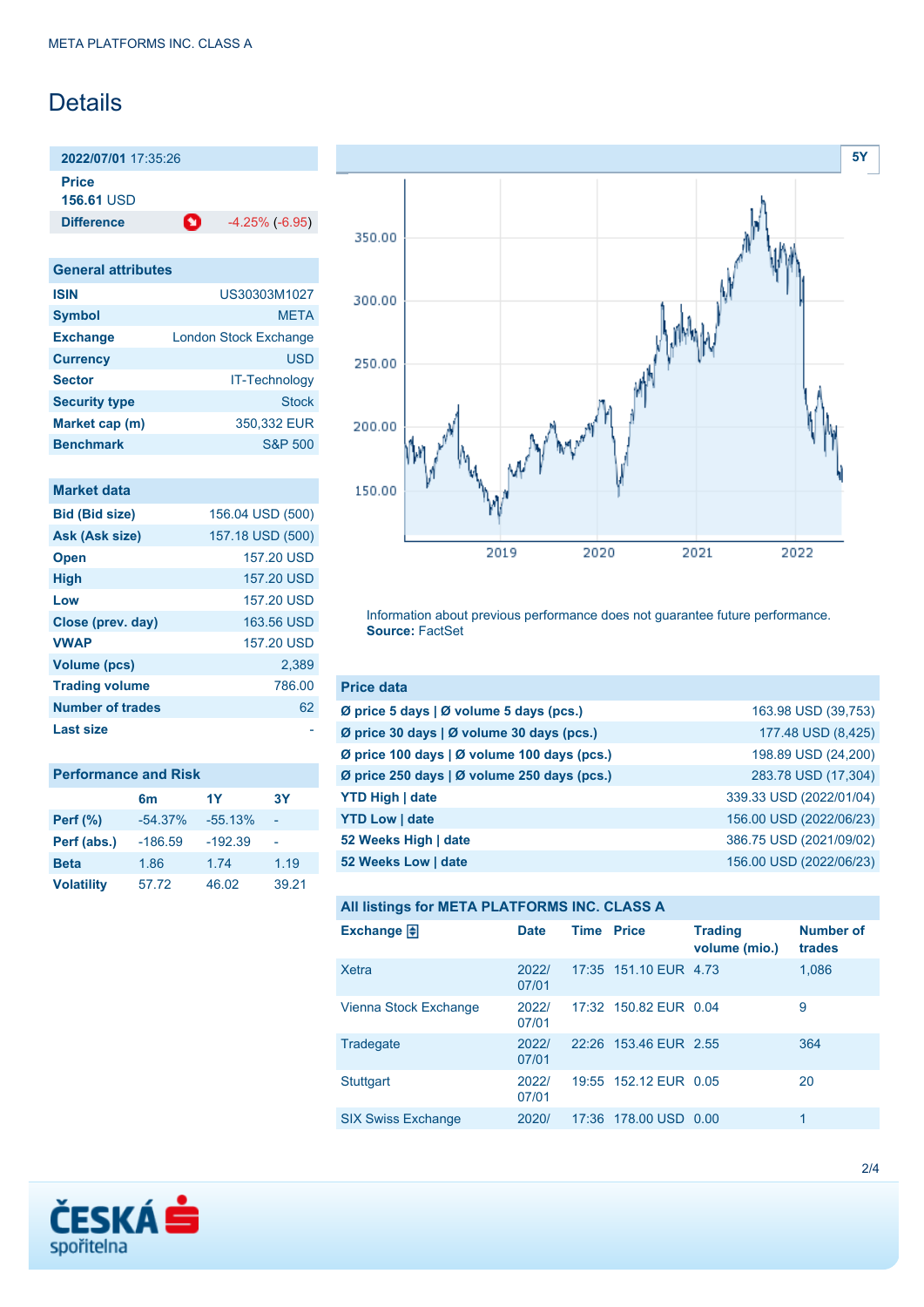|                                                   | 05/06          |                           |                |
|---------------------------------------------------|----------------|---------------------------|----------------|
| <b>SIX Swiss Exchange</b>                         | 2020/<br>04/22 | 17:35 210.00 CHF 0.00     | 1              |
| <b>Nasdag</b>                                     | 2022/<br>07/01 | 22:00 160.03 USD 4,958.29 | 312,021        |
| <b>Munich</b>                                     | 2022/<br>07/01 | 09:36 153.72 EUR 0.00     | $\overline{2}$ |
| London Stock Exchange                             | 2022/<br>07/01 | 17:35 156.61 USD 0.00     | 62             |
| Hanover                                           | 2022/<br>07/01 | 09:08 152.10 EUR 0.00     | 1              |
| Hamburg                                           | 2022/<br>07/01 | 14:41 153.90 EUR 0.01     | 3              |
| Frankfurt                                         | 2022/<br>07/01 | 19:48 151.10 EUR 0.12     | 22             |
| <b>Duesseldorf</b>                                | 2022/<br>07/01 | 19:01 150.74 EUR 0.00     | 10             |
| Borsa Italiana MTF Trading<br><b>After Hours</b>  | 2022/<br>07/01 | 20:16 152.04 EUR 0.00     | $\overline{2}$ |
| Borsa Italiana MTF Global<br><b>Equity Market</b> | 2022/<br>07/01 | 17:35 150.66 EUR 0.81     | 119            |
| <b>Berlin</b>                                     | 2022/<br>07/01 | 21:45 153.42 EUR 0.00     | 18             |